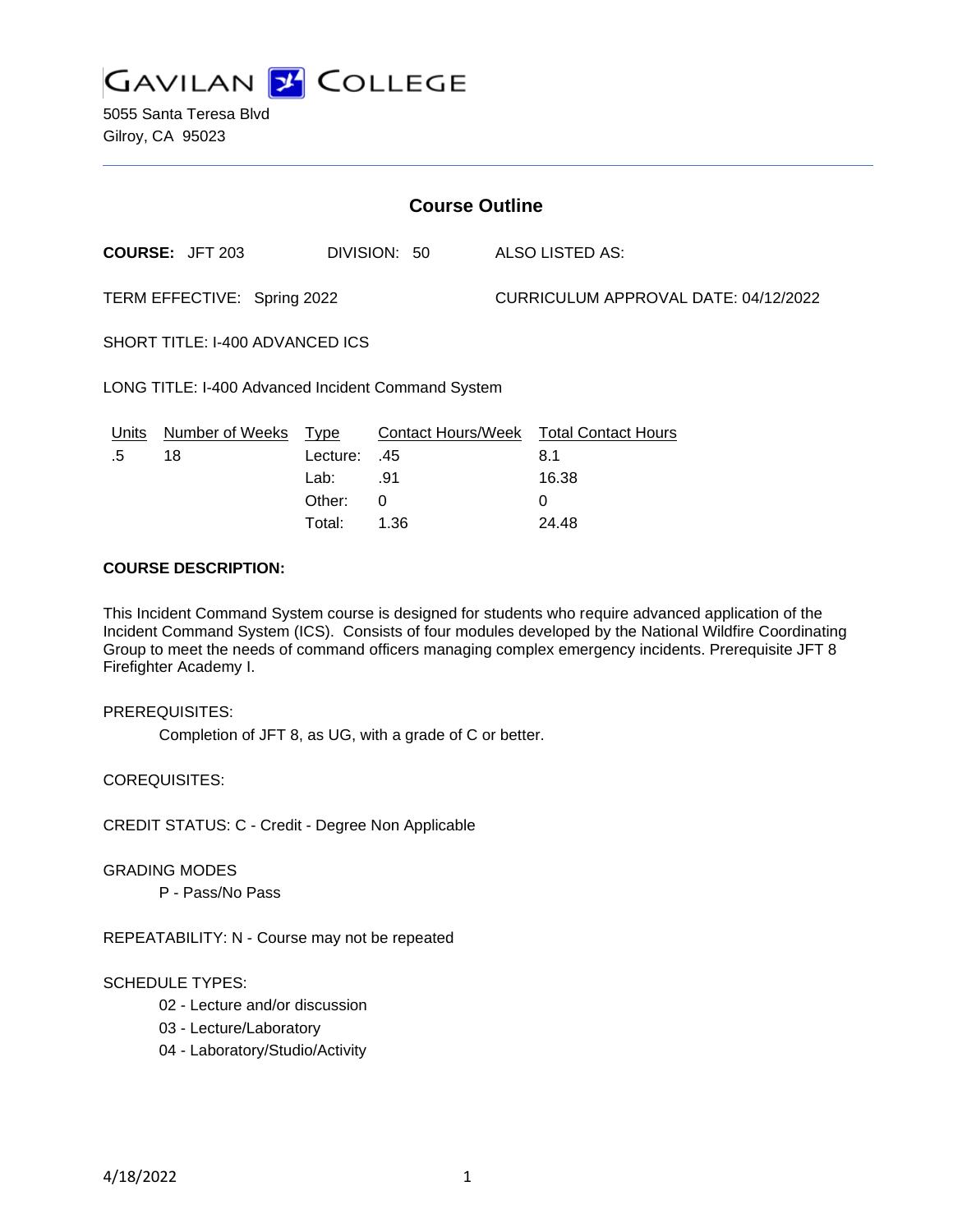## **STUDENT LEARNING OUTCOMES:**

By the end of this course, a student should:

1. Explain how major incidents engender special management challenges, and describe the circumstances in which an Area Command is established.

### **COURSE OBJECTIVES:**

By the end of this course, a student should:

1. Students will become familiar with the circumstances in which Multi-Agency Coordination Systems are established.

## **CONTENT, STUDENT PERFORMANCE OBJECTIVES, OUT-OF-CLASS ASSIGNMENTS**

Curriculum Approval Date: 04/12/2022

## **LECTURE CONTENT:**

I. Incident Command System (ICS) (3 hours)

A. A standardized management tool for meeting the demands of small or large emergency or nonemergency situations.

1. Every incident small or large, simple or complex must have some form of an action plan whether oral or written.

- B. ICS Requirements
- 1. A standardized functional organization must be established.
- 2. Related functions should be grouped together within the organization.

3. Subordinates within the organization must be delegated the necessary authority to manage their assigned functions with maximum autonomy, in accordance with the action plan objectives.

- II. Overall Organizational Functions (3 hours)
- A. Incident Commander
- 1. Manages to organization
- B. Command Staff
- 2. Responsible for key activities, i.e. Public Information Officer, Liaison Officer
- C. General Staff
- 1. Functional aspects for the incident command structure
- D. Incident Types

III. EOC's (Emergency Operations Center) and DOC's (Department Operations Center) in California (1 hour)

- A. Definition, Purpose, and Scope
- B. Relationship to Unified Command, Area Command, and Inter-Agency coordination
- IV. Field and Local EOC interface and need for government coordination (1 hour)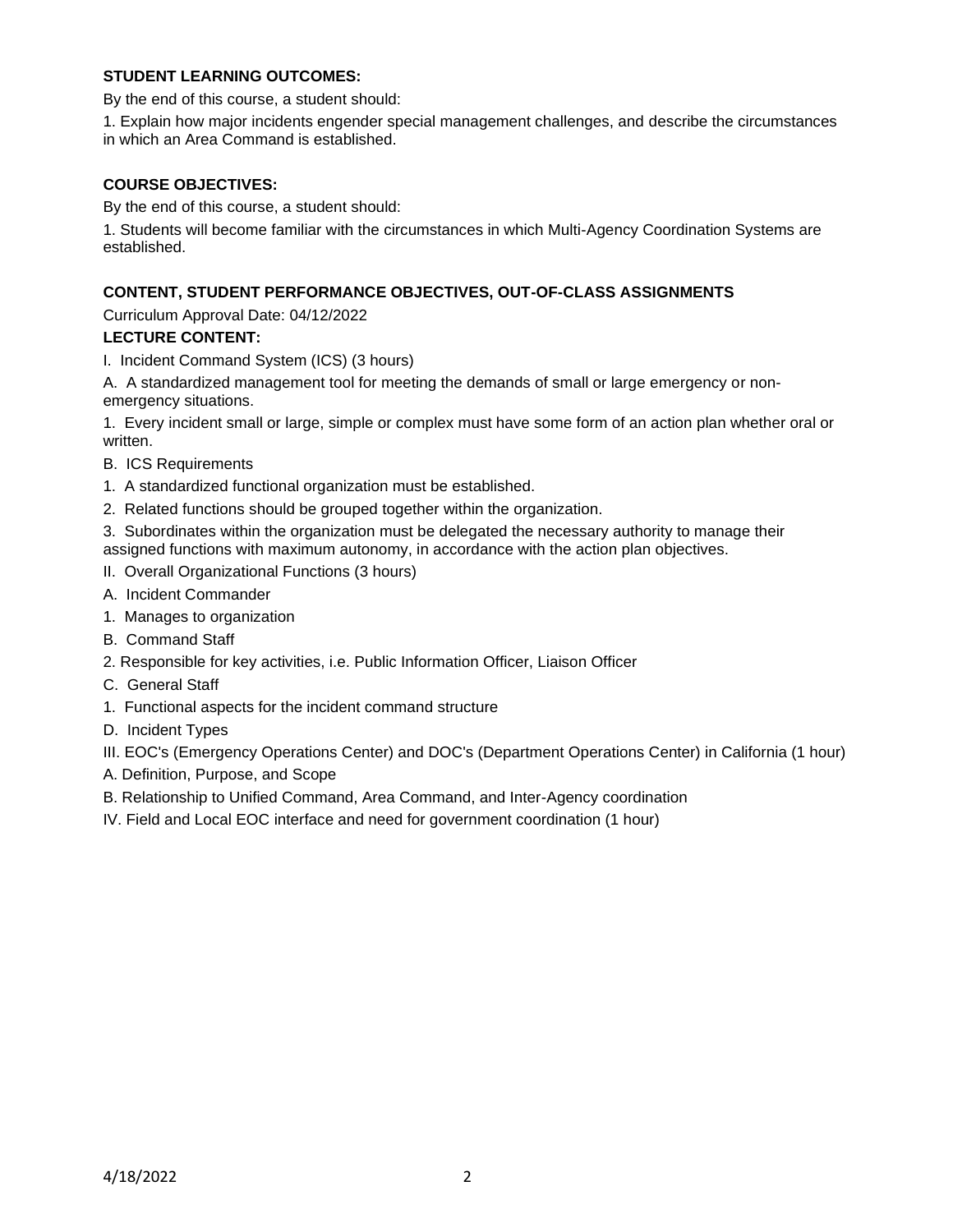# **LAB CONTENT:**

I. Unified Command (1 hour)

A. Defined - Consists of the Incident Commanders for the various jurisdictions or agencies operating together to form a single command structure.

- B. Advantages of using Unified Command
- II. Planning Process (1 hour)
- A. Evaluating the situation
- B. Developing incident objectives
- C. Selecting a strategy
- III. Major and/or Complex Incident/Event Management (1.5 hours)
- A. Incident Complexity Types
- B. Complex Organization Characteristics
- C. Incident Complex
- D. Dividing and Incident
- E. Expanded Planning Capability
- IV. Area Command (1 hour)
- A. Responsibilities, Relationships and Best Practices
- B. Area Command Organization
- V.. Multi-agency Coordination (1 hour)
- A. Coordinating Structures
- B. Activation
- VI. Mutual Aid (1.5 hours)
- A. California Mutual Aid Program
- B. Process for Mutual Aid Coordination
- C. Mutual Aid Systems
- D. Mutual Aid Request Procedure
- E. Command and Support of on-scene Mutual Aid Resources

# **METHODS OF INSTRUCTION:**

Lecture, discussion and demonstration/simulations will serve as the medium of instruction. Audio-visual aids will be utilized as they facilitate meaningful instruction. Individual guidance will be provided as required.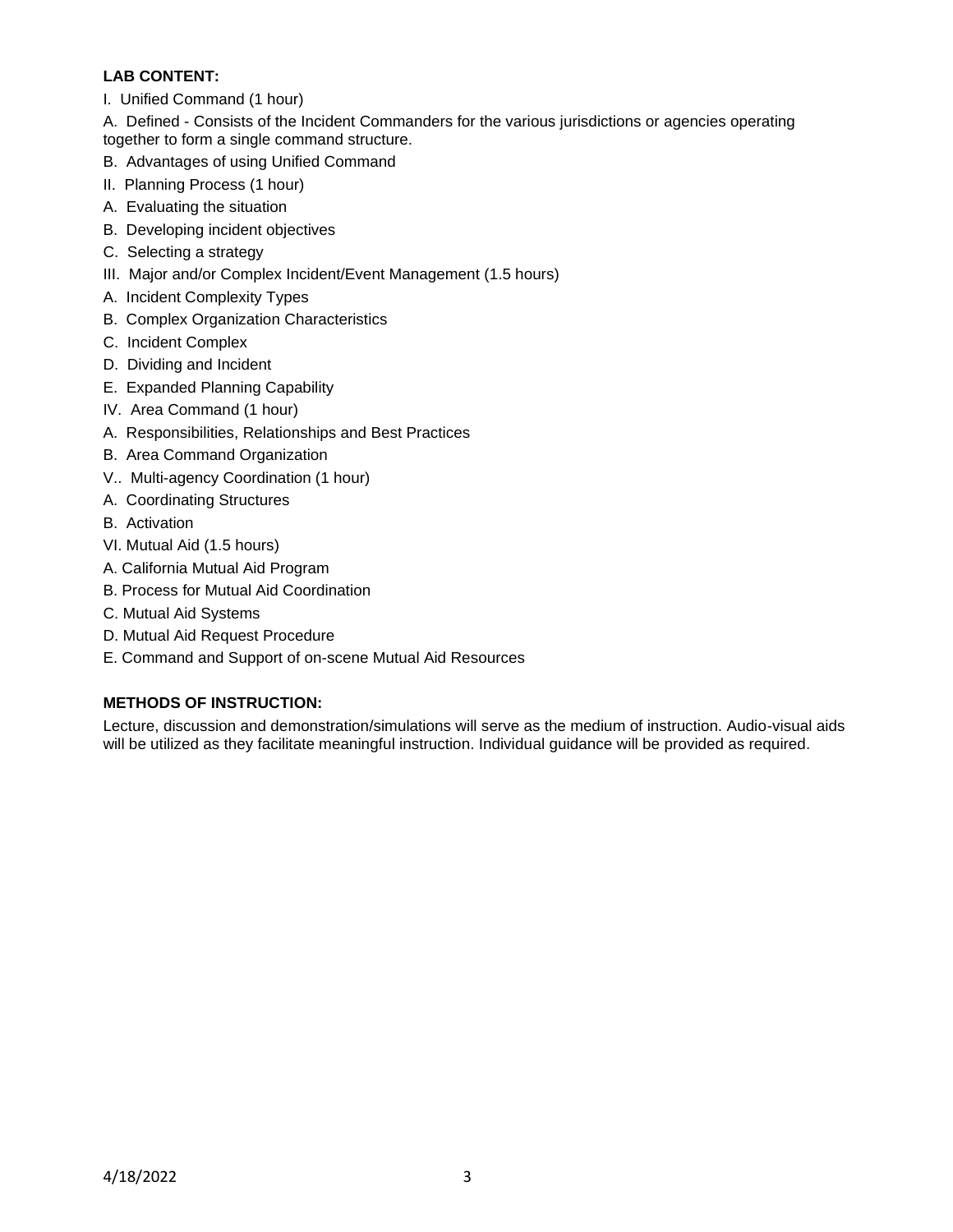# **OUT OF CLASS ASSIGNMENTS:**

Required Outside Hours 8 Assignment Description Outside Assignment: Students will develop an action plan for an emergency situation, including all officers and their respective duties.

Required Outside Hours 6 Assignment Description Reading Assignment: Students will review characteristics of complex organization as described in ICS Field Operations Guide

Required Outside Hours 4 Assignment Description Writing Assignment: Students will compose incident objectives for skill demonstration in class.

## **METHODS OF EVALUATION:**

Problem-solving assignments Evaluation Percent 60 Evaluation Description Class exercises

Objective examinations Evaluation Percent 40 Evaluation Description These are in-class assessments to evaluate student progress and calculate course grades

## **REPRESENTATIVE TEXTBOOKS:**

ICS Field Operations Guide, State Fire Marshall Office, State Fire Marshall Office, 2021. 12 Grade Verified by: Doug Achterman